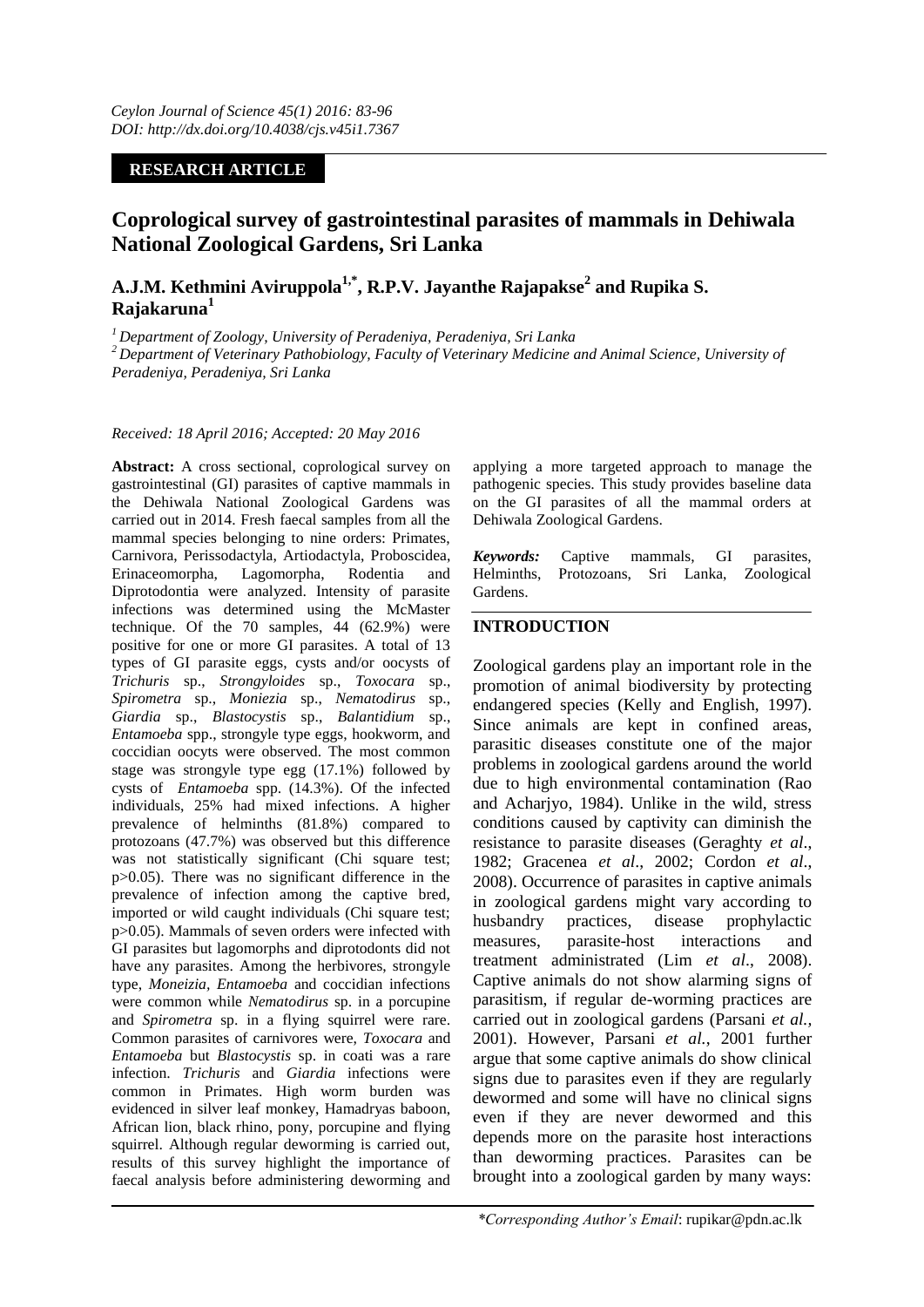through animal food, (contaminated fruits and vegetables, infected meat or fish, etc), intermediate and paratenic hosts (snails, ants, cockroaches and other insects, rodents, etc.), newly acquired parasitized animals and through infected zoo staff and visitors (Pencheva, 2013).

Many species of helminths and protozoans are known to infect mammals. Helminths such as *Strongyloides*, strongyles, *Trichuris*, *Nematodirus*, *Toxocara*, *Moniezia* and protozoan parasites such as *Giardia*, *Balantidium*, *Entamoeba* and coccidians are GI parasites commonly found in captive mammals worldwide. The presence of these parasites in the host may induce morbidity and even mortality (Nath *et al*., 2012). They can also act as the reservoir of parasites for the domestic mammals and some of these infections can be zoonoses which can spread to the humans (Bogale *et al*., 2014).

The Dehiwala National Zoological Gardens (referred to as Dehiwala Zoo here onwards) was established during the early years of the  $20<sup>th</sup>$  century and is one of the oldest zoos in Asia. It is a pioneer institute that possesses, manages and conserves wild animals and displays the animal collections to the public. The Zoo is located in the heart of Colombo city, the largest city and the commercial capital of Sri Lanka with a population of 4.6 million in the metropolitan area. Though the apparent objective of setting up this Zoo was to exhibit animals, it is now treated as an animal welfare facility, involved in educating the community and an *ex situ* conservation center for endangered species (Dehiwala National Zoological Garden website). Because of the space limitation, many captive animals are caged in close proximity to one another and therefore they may succumb to parasitic infections. In a previous study, faecal samples of 13 species of captive primates at Dehiwala Zoo had been examined and reported many GI parasites including many protozoans: *Cryptosporidum* sp., *Balantidium* sp., *Blastocyst*  sp., *Entamoeba* sp., *Giardia* sp., and coccidian and nematodes: the larvae of hook worm and the eggs of *Ascaris*, strongyle and *Trichuris*  (Gunasekara *et al*., 2012). A few years earlier in 2009, Fernando and Udagama-Randeniya studied the GI parasites and ectoparasites of captive reptiles at Dehiwala zoo. The present coprological survey was carried out to determine

the GI parasites of all the mammal orders in Dehiwala Zoo.

# **MATERIALS AND METHODS**

#### **Study site and study animals**

At the time of survey, Dehiwala National Zoological Gardens comprised 70 species of mammals belonging to nine orders: 18 primates, 19 carnivores, six perissodactyles, 18 artiodactyles, two proboscideans, one lagamorph and one diprodont, one erinaceomorph and four rodent species. These mammals were distributed throughout the zoo enclosure providing maximum possible space per individual. Climatically, Dehiwala comes under the wet zone of Sri Lanka (6°51'-24°5″N and 79°52'- 22°4″E) with a mean annual temperature of 27°C.

De-worming is carried out once in every three months and the food given to each animal is subjected to regular inspections by veterinary surgeons (personal communication with the Chief Veterinarian at Dehiwala Zoo). Background information about each mammal was collected using a questionnaire, which gathered information on the age, sex, physical location of the animal in the Zoo, details on deworming (last date of deworming and type of drugs given), and a brief history of the animals' origin (whether the animal was brought from another zoo/country or born at the Zoo). The physical condition (fur coat, lethargy, appetite of the animals) at the time of sampling was also noted. Samples of the mammals living in groups (eg. monkeys) were taken randomly without considering a particular individual, assuming that if there is a single infected individual in that group the others were infected as well.

#### **Collection of samples**

Fresh faecal samples from all the captive mammal species at the Dehiwala National Zoological Gardens were collected from March to October 2014. Approximately 10 g of faeces was collected in the morning about 8.00 am before the cages were cleaned by the keepers. Each animal was sampled once during the study and if they lived in groups (eg. monkeys, deer) one sample from the group was taken. For herbivores and other less aggressive animals, the faecal sample was collected directly from the rectum. Samples from carnivores and other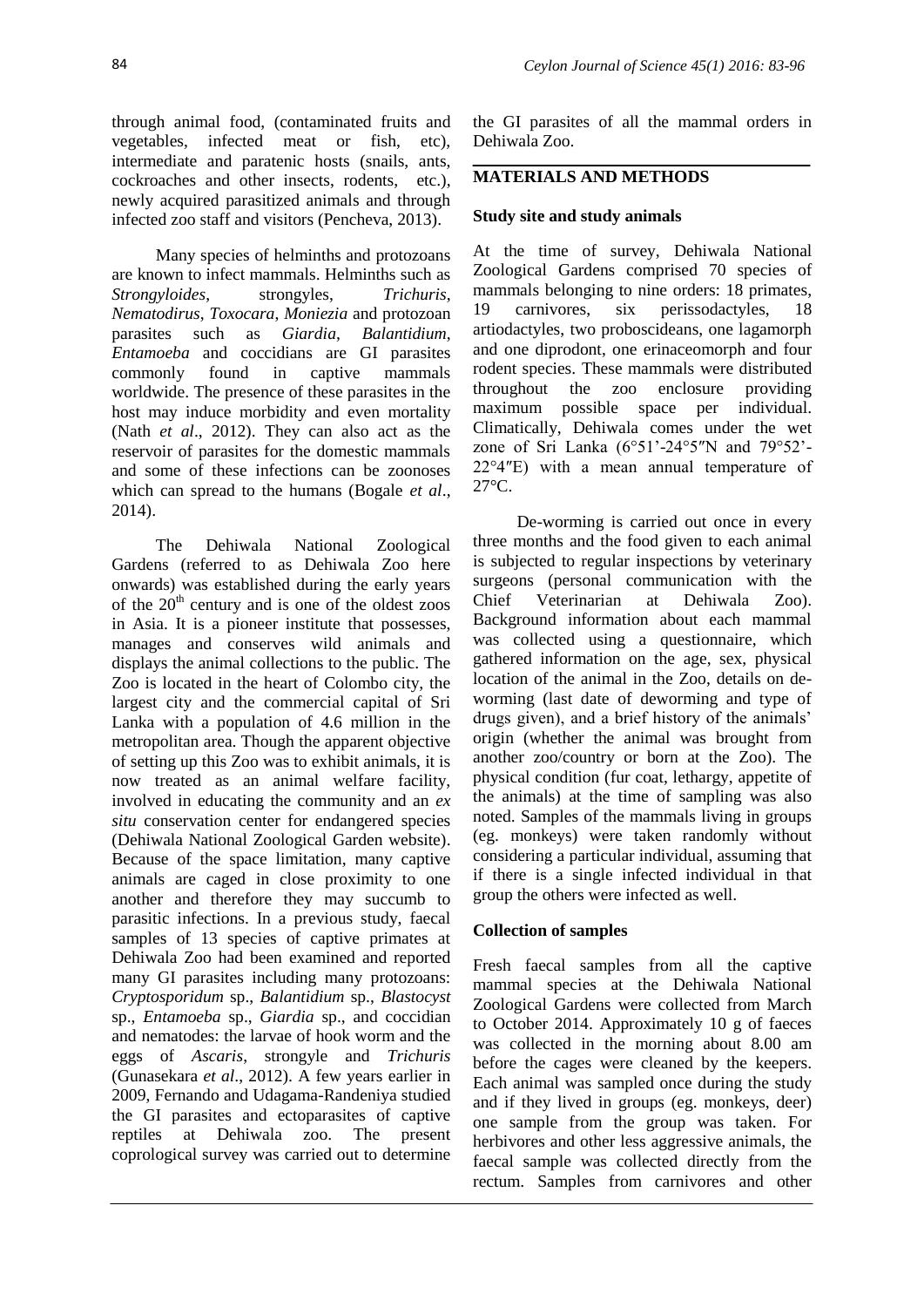aggressive mammals were directly picked up off the ground with the help of the caretaker. The samples were collected into small plastic seal bags. During a visit about 20 samples were collected at random whenever there was a fresh sample of a particular mammal was available and the sampling was done in every month until a final target of all the mammal species in Dehiwala Zoo was reached. Samples were brought to the laboratory in a cooler and were stored at 4°C until analysis. Processing of the samples was completed within a week in the parasitology laboratory, in the Department of Veterinary Pathobiology at the Faculty of Veterinary Medicine at University of Peradeniya using a modified salt floatation method, Sheather's sucrose floatation method, direct saline and iodine mounts. Nematode cultures were set up for some species to obtain DNA for molecular analysis to identify up to species level.

# **Modified salt floatation method**

Three grams of faeces was measured and was taken into a 50 ml capped centrifuge tube. Then the volume was made up to 50 ml by adding 47 ml of distilled water, and mixed thoroughly using a wooden applicator. The suspension was centrifuged at 3000 g for 20 min and the supernatant was discarded. The pellet was washed twice by re-suspending in distilled water, followed by two centrifugations at 3000 g for 20 min until a clear supernatant was obtained. The pellet was emulsified with saturated salt, mixed thoroughly and was centrifuged again for another 20 min at 3000 g at room temperature. Approximately 5 ml of the top meniscus was aspirated and added to 15 ml centrifuge tube. The total volume was made up to 15 ml by adding distilled water and centrifuging for 10 min at 1370 g at room temperature. This was repeated and finally 1 ml of the suspension with the pellet at the bottom of the tube was mixed with distilled water and transferred to a 1.5 ml Eppendorf® tube using a Pasteur pipette. Distilled water was added to make it up to 1.5 ml and the tubes were centrifuged for 10 min at 1150 g in the microcentrifuge. The supernatant was discarded and the pellet was thoroughly mixed with 0.5 ml of distilled water. Using about 0.1 ml of the suspension, each microscopic slide was prepared and covered with a cover slip without staining. Five smears were observed from each sample under the light microscope (Olympus CH 31, Philllipines). Eggs of different parasite

species were identified and number of eggs in 0.5 ml was estimated and the number of eggs per gram of faeces (EPG) was calculated assuming the method had concentrated all the eggs in the 3 g of faeces into 0.5 ml.

# **Sheather's sucrose floatation method**

Protozoan cyst and oocysts isolation was done by Sheather's sucrose floatation method. Saturated sucrose was prepared and same steps of the modified salt floatation method mentioned above were followed replacing the floatation fluid by saturated Sheather's sucrose solution. Cysts and oocysts of particular protozoan species in each sample were calculated as cysts per gram (CPG) or oocysts per gram (OPG) of faeces.

# **Quantitative analysis**

Initially, relative estimation EPG, CPG and OPG of faeces was carried out using iodine smears and observing under the light microscope. Later, more accurate counts were taken using the McMaster technique (Wood, 1995) and results were compared with that of the modified salt floatation and Sheather's sucrose floatation methods.

#### **Nematode cultures**

Freshly harvested eggs of single infections of *Toxocara* sp. and *Trichuris* obtained from the faecal samples of the African lion (*Panthera leo*) and Hamadryas baboon (*Papio hamadryas*), respectively were cultures according to Rajapakse *et al*., (1992) to identify the species using DNA analysis. Eggs were stored in petri dishes in 0.1 N sulphuric acid at a depth of 0.5 cm in room temperature (25°C) to incubate. In the course of this incubation, the culture was rocked gently once a day to ensure aeration. Embryonated eggs containing infective larvae were washed three times in distilled water by centrifugation at 1150 g for 10 min to remove sulphuric and the organic matter. One ml of the suspension was transferred to five 50 ml plastic centrifuge tubes. To each tube 10 ml of saturated calcium hypochlorite solution was added at room temperature. Every five minutes, one tube with suspension was diluted to 50 ml with distilled water, in order to prevent any further de-coating action in the egg shell by the calcium hypochlorite solution. Eggs at the butt of each tube were observed under microscope to select the tube with eggs at the suitable de-coating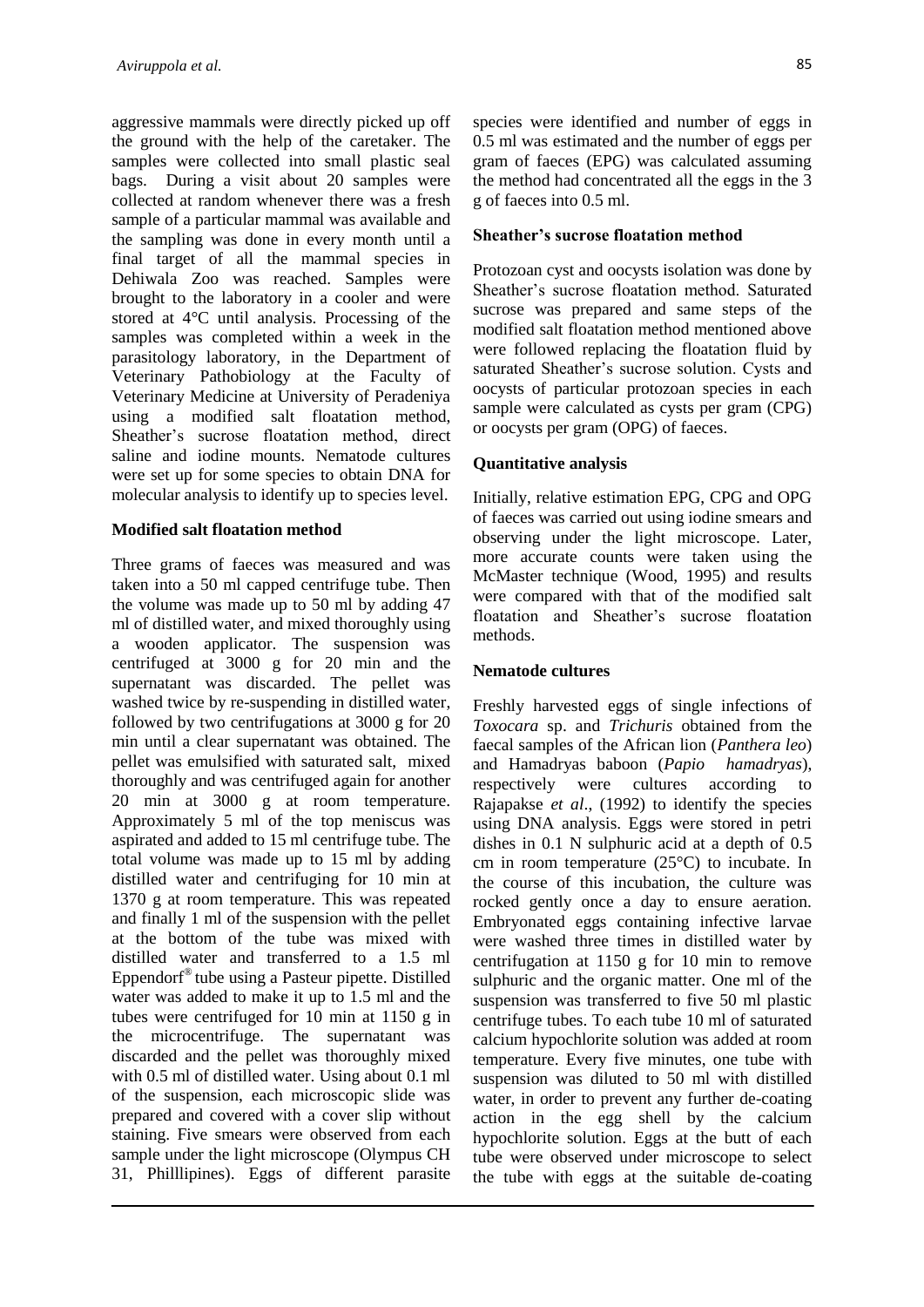stage with larvae coming out of eggs. Then the selected tubes were centrifuged at 1150 g for 10 min. After removal of the supernatant, suspensions were washed (1150 g for 10 min) and the hatched larvae at the butt of the tube were collected.

# **Molecular Identification by DNA extraction and PCR amplification**

Identification of *Toxocara* and *Trichuris* was confirmed by extracting DNA from cultures or eggs in single infections. Genomic DNA was extracted using DSBIO DNA extraction kit and PROMEGA protocol following the manufacturer's instructions. The DNA obtained from eggs or larvae was re-suspended in 13 µl of distilled water. The ribosomal second internal transcribed spacer (ITS2) and the mitochondrial cytochrome oxidase subunit 1 (CO1) regions were amplified using polymerase chain reaction (PCR) for helminth parasites. Amplification reactions were performed in a final volume of 25.0 µl containing primers, deoxynucleoside triphosphates (dNTPs, 0.2 mM), *Taq* polymerase and aliquot of DNA template. The nematode genus specific primers used were ITS2 3S-FW:5'-CGG TGG ATC ACT CGG CTC GT-3' and CO1 FH5-FW:5'-TTT TTT GGG CAT CCT GAG GTT TAT-3'were used which amplify ribosomal DNA and mitochondrial DNA. Conditions in the PCR (Gene Amp PCR system 9700, Singapore) were as follows: initial denaturation (94°C for 3 min), followed by 35 cycles. Each cycle included a denaturation (94 °C for 1 min) annealing (50°C for 1 .5 min) and an extension (72°C for 1 min. The annealing programme was completed with a final extension (72°C for 5 min).

Amplified PCR products were separated by electrophoresis in 1.5% agarose gel stained with ethidium bromide. Then, the PCR positive samples were subjected to sequencing to identify the species of the two parasites.

# **Data Analysis**

Prevalence of infections was calculated for each mammal species as a percentage. The differences in the prevalence of GI infections between helminths and protozoans and the prevalence of infection among the captive bred, imported or wild caught individuals were analysed using a Chi square test in Minitab software (version 15).

# **RESULTS**

### **Prevalence of GI parasites**

Faecal samples of 70 mammal species belonging to nine orders were analysed, of which 44 (62.9%) were infected with one or more GI parasites (Table 1). Eleven individuals had mixed infection (25.1%; Tables 1 and 2). Individuals of seven orders were infected with GI parasites while the other two orders: lagomorphs and diprotodonts did not harbor any GI parasites (Table 2). Among the infected orders, all the perisodactyles, probodcideans and erinaceomorphans sampled were infected (100%), while artiodactyles had the lowest prevalence (44.4%). Overall, helminth infections were more common (81.8%) compared to the protozoan infections (47.7%; Table 2) but the difference in the infection was not statistically significant (Chi square test  $\chi^2$  = 0.078; p > 0.05). Moreover, there was no significant difference in the prevalence of infection among the captive bred, imported or wild caught individuals (Chi square test  $\chi^2$  = 0.022; p > 0.05).

Eggs, cysts and oocysts estimates from iodine smears, salt and sucrose floatation were comparable to those of the McMaster counts and therefore the EPG, CPG and OPG counts given in Table 1 were from the McMaster technique. Hatched out larvae of *Toxocara* and *Trichuris*  from faecal cultures confirmed the eggs identified from the faecal samples of the African lion (*Pantheraleo*) and Hamadryas baboon (*Papiohamadryas*), respectively. Although data from PCR protocols confirmed the two nematode genera identified through light microscopy, the sequencing was not successful due to insufficient band size in the gel and therefore identifying the two nematodes to species level was not possible.

# **Types of parasites and their intensities**

A total of 13 different types of species/faecal stages of parasites were identified in mammals at the Dehiwala Zoo (Figure 1). In addition, two unidentified larval stages were recorded from black rhino and flying squirrel and these could be the hatched out larvae of the nematodes infections found in these two hosts and therefore they were not considered for calculations.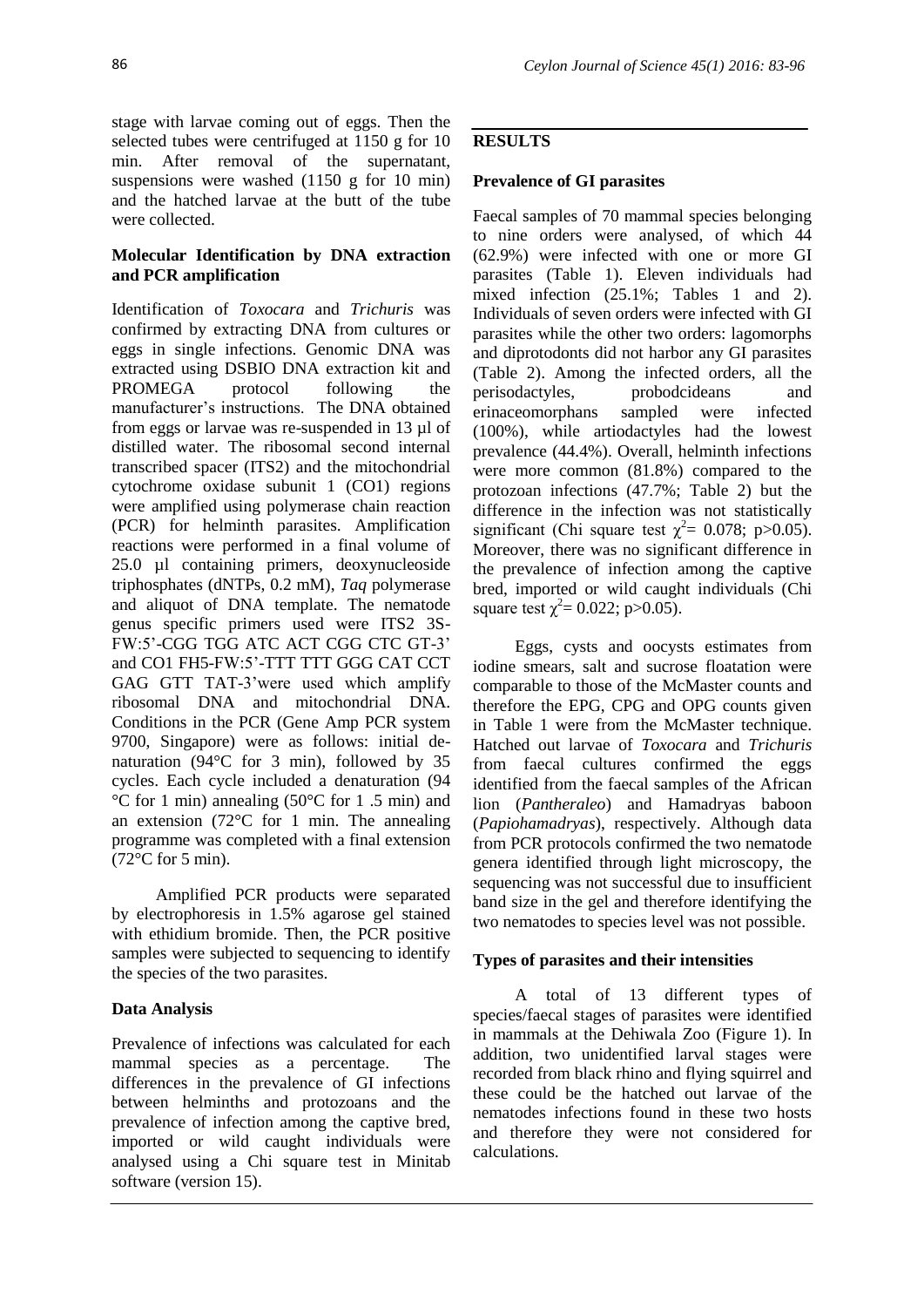**Table 1:** Background information, type of gastrointestinal parasites and the intensity of infection in the mammal species at Dehiwala Zoo

| Mammal species & Order                    |               | Caged as                  |                     |                 |                          |                                         |
|-------------------------------------------|---------------|---------------------------|---------------------|-----------------|--------------------------|-----------------------------------------|
|                                           | History*      | Group or<br><b>Single</b> | Sex ratio<br>(M: F) | Age             | <b>Type of Infection</b> | <b>Intensity</b><br>$(EPG/CPG/OPG)^{8}$ |
| <b>ORDER PRIMATES</b>                     |               |                           |                     |                 |                          |                                         |
| Patas monkey (Erythrocebus patas)         | Imported      | Group                     | 1:1                 | Adult           | Trichuris sp.            | 200                                     |
| Chimpanzee (Pan sp.)                      | Captive born  | Group                     | 2:4                 | $All**$         | Trichuris sp.            | 600                                     |
| Orangutan (Pongo sp.)                     | Captive born  | Group                     | 2:1                 | Juvenile, adult |                          |                                         |
| Gibbbon (Hylobates sp.)                   | Captive born  | Group                     | 1:2                 | Adult           |                          |                                         |
| Japanese monkey (Macaca fuscata)          | Imported      | Group                     | 2:4                 | Adult           | Trichuris sp.            | 500                                     |
| <b>Silver leaf monkey (Trachypithecus</b> | Captive born  | Group                     | 4:8                 | $All**$         | Trichuris sp.            | 600                                     |
| $cristatus)$ ***                          |               |                           |                     |                 | Giardia sp.              | 5,800                                   |
| White handed gibbon (Hylobates lar)       | Imported      | Group                     | 1:1                 | Adult           |                          |                                         |
| Torque monkey (Macaca sinica)             | Captive born  | Group                     | 2:6                 | Juvenile, adult |                          |                                         |
| <b>Mangabey monkey (Cercocebus</b>        | Imported      | Group                     | 1:3                 | Adult           | Giardia sp.              | 500                                     |
| sp.)***                                   |               |                           |                     |                 | Entamoeba sp.            | 1100                                    |
| <b>Purple faced leaf monkey</b>           | Wild captured | Group                     | 4:10                | $All**$         | Trichuris sp.            | 700                                     |
| (Trachypithecus vetulus)***               |               |                           |                     |                 | Giardia sp.              | 600                                     |
|                                           |               |                           |                     |                 | Entamoeba sp.            | 1500                                    |
| Capuchin monkey (Cebus sp.)               | Imported      | Group                     | 2:4                 | Adult           |                          |                                         |
| Spider monkey (Ateles sp.)                | Imported      | Group                     | 1:2                 | Adult           | Giardia sp.              | 700                                     |
| Grey langur (Semnopithecus sp.)           | Wild captured | Group                     | 2:0                 | Adult           |                          |                                         |
| Ring tailed lemur (Lemur catta)           | Imported      | Single                    | 1:0                 | Juvenile        | Strongyle type eggs      | 600                                     |
| Hamadryas baboon (Papio hamadryas)        | Captive born  | Group                     | 3:5                 | Juvenile, adult | Trichuris sp.            | 5100                                    |
| White nosed monkey (Cercopithecus         | Imported      | Single                    | 1:0                 | Adult           | Trichuris sp.            | 500                                     |
| sp.)                                      |               |                           |                     |                 |                          |                                         |
| Chinese monkey (Macaca sp.)               | Imported      | Group                     | 1:2                 | Adult           |                          |                                         |
| <b>Brown lemur (Eulemur)</b>              | Imported      | Group                     | 1:3                 | Adult           | Strongyle type eggs      | 400                                     |
| <b>ORDER CARNIVORA</b>                    |               |                           |                     |                 |                          |                                         |
| African lion (Panthera leo)               | Imported      | Group                     | 4:2                 | Adult           | Toxocara sp.             | 6300                                    |
| Jungle cat (Felis chaus)                  | Captive born  | Group                     | 3:3                 | Adult           | Strongyloides sp.        | 600                                     |
| Fishing cat (Prionailurus viverrinus)     | Wild captured | Group                     | 2:3                 | Adult           | Toxocara sp.             | 1000                                    |
| Otter (Lutra sp.)                         | Wild captured | Single                    | 1:1                 | Adult           | Entamoeba sp.            | 1200                                    |
| Coati (Nasua sp.)***                      | Imported      | Single                    | 1:0                 | Adult           | Strongyloides sp.        | 700                                     |
|                                           |               |                           |                     |                 | Blastocystis sp.         | 500                                     |
| Skunk ( <i>Conepatus</i> sp.)             | Imported      | Single                    | 1:0                 | Adult           |                          |                                         |
| Brown bear (Ursus arctos)                 | Imported      | Group                     | 1:1                 | Adult           | Entamoeba sp.            | 600                                     |
| Sloth bear $(Ursus$ ursinus)***           | Wild captured | Group                     | 3:3                 | Adult           | Hookworm                 | 300                                     |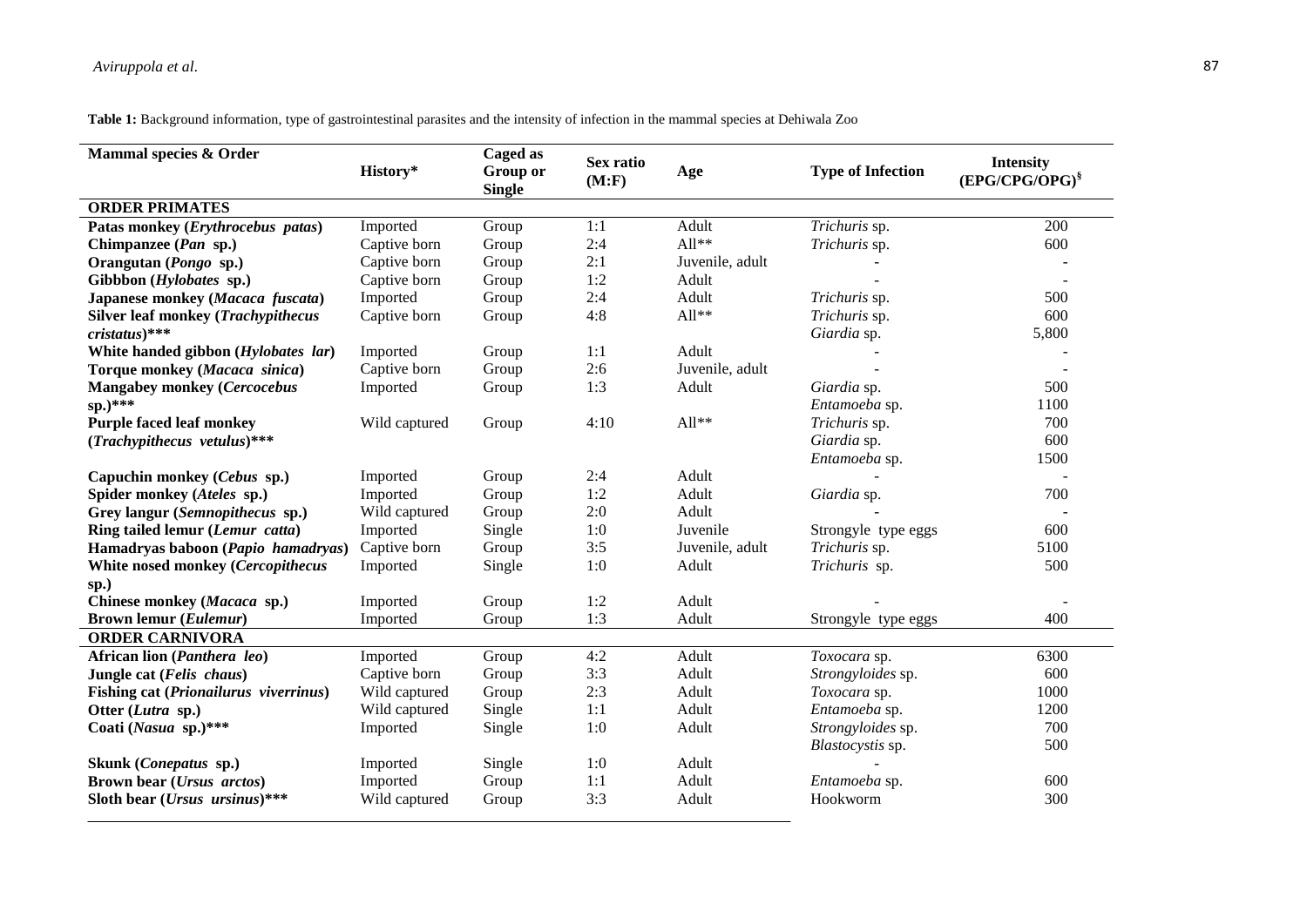|                                          |               |        |       |                   | Entamoeba sp.       | 800  |
|------------------------------------------|---------------|--------|-------|-------------------|---------------------|------|
| Jackal (Canis aureus)                    | Captive born  | Group  | 4:10  | Adult             |                     |      |
| Bengal tiger (Panthera tigris)           | Imported      | Group  | 2:2   | Adult             | Toxocara sp.        | 500  |
| White tiger (Panthera tigris)            | Imported      | Group  | 1:1   | Adult             | Toxocarasp.         | 400  |
| Meerkat (Suricata suricatta)             | Imported      | Group  | 1:2   | Adult             | Hookworm            | 200  |
| <b>Rusty spotted cat (Prionailurus</b>   | Captive born  | Group  | 2:3   | Adult             |                     |      |
| rubiginosus)                             |               |        |       |                   |                     |      |
| Sri Lankan palm civet                    | Wild captured | Single | 1:0   | Adult             | Entamoeba sp.       | 600  |
| (Paradoxurus sp.)                        |               |        |       |                   |                     |      |
| Sea lion (Zalophus sp.)                  | Imported      | Group  | 1:2   | Adult             | Entamoeba sp.       | 600  |
| Leopard (Panthera pardus)                | Wild captured | Group  | 2:4   | Adult             | Toxocara sp.        | 800  |
| Ocelot (Leopardus sp.)                   | Captive born  | Single | 1:0   | Adult             |                     |      |
| Ring tailed civet (Bassariscus sp.)      | Wild captured | Single | 1:0   | Adult             |                     |      |
| Golden palm civet (Paradoxurus           | Wild captured | Group  | 1:1   | Adult             |                     |      |
| <i>zeylonensis</i> )                     |               |        |       |                   |                     |      |
|                                          |               |        |       |                   |                     |      |
| <b>ORDER PERISODACTYLA</b>               |               |        |       |                   |                     |      |
| Wild horse (Equus przewalskii)           | Imported      | Group  | 2:1   | Adult             | Strongyle type eggs | 300  |
| <b>Black rhino (Diceros bicornis)***</b> | Imported      | Group  | 1:2   | Juvenile, adult   | Strongyle type eggs | 2300 |
|                                          |               |        |       |                   | Balantidium sp.     | 900  |
| Donkey (Equus africanus)                 | Captive born  | Group  | 1:2   | Adult             | Moniezia sp.        | 200  |
| Pony (Equus caballus)                    | Captive born  | Group  | 1:1   | Adult             | Coccidia oocysts    | 3100 |
| Zebra (Equus sp.)                        | Captive born  | Group  | 2:3   | Juvenile, adult   | Strongyle type eggs | 500  |
| Mule $(Equus$ sp.)                       | Captive born  | Single | 1:0   | Adult             | Strongyle type eggs | 600  |
|                                          |               |        |       |                   |                     |      |
| <b>ORDER ARTIODACTYLA</b>                |               |        |       |                   |                     |      |
| Dual humped camel (Camelus sp.)          | Imported      | Single | 1:0   | Adult             | Trichuris sp.       | 700  |
| Nilagai (Boselaphus sp.)                 | Imported      | Group  | 2:0   | Adult             |                     |      |
| Arabian oryx (Oryx leucoryx)             | Captive born  | Group  | 3:4   | Juvenile, adult   |                     |      |
| Spotted deer (Axis axis)***              | Captive born  | Group  | 15:40 | $All**$           | Strongyle type eggs | 300  |
|                                          |               |        |       |                   | Entamoeba sp.       | 500  |
| Lechwe (Kobus leche)                     | Captive born  | Group  | 12:20 | $\text{All}^{**}$ |                     |      |
| Mouse deer (Moschiola sp.)               | Captive born  | Group  | 4:10  | $All**$           | Strongyle type eggs | 200  |
| Wild boar (Sus scrofa)                   | Wild captured | Group  | 1:1   | Adult             |                     |      |
| Buffalo (Syncerus sp.)                   | Captive born  | Group  | 3:7   | Juvenile, adult   | Coccidia oocysts    | 200  |
| Pygmy hippopotamus (Cheropsis sp.)       | Imported      | Group  | 6:4   | Juvenile, adult   |                     |      |
| Nile hippopotamus (Hippopotamus          | Imported      | Group  | 2:1   | Adult             |                     |      |
| <i>amphibius</i> )                       |               |        |       |                   |                     |      |
| Barking deer (Muntiacini sp.)            | Wild captured | Group  | 1:2   | Adult             | Moniezia sp.        | 400  |
|                                          |               |        |       |                   |                     |      |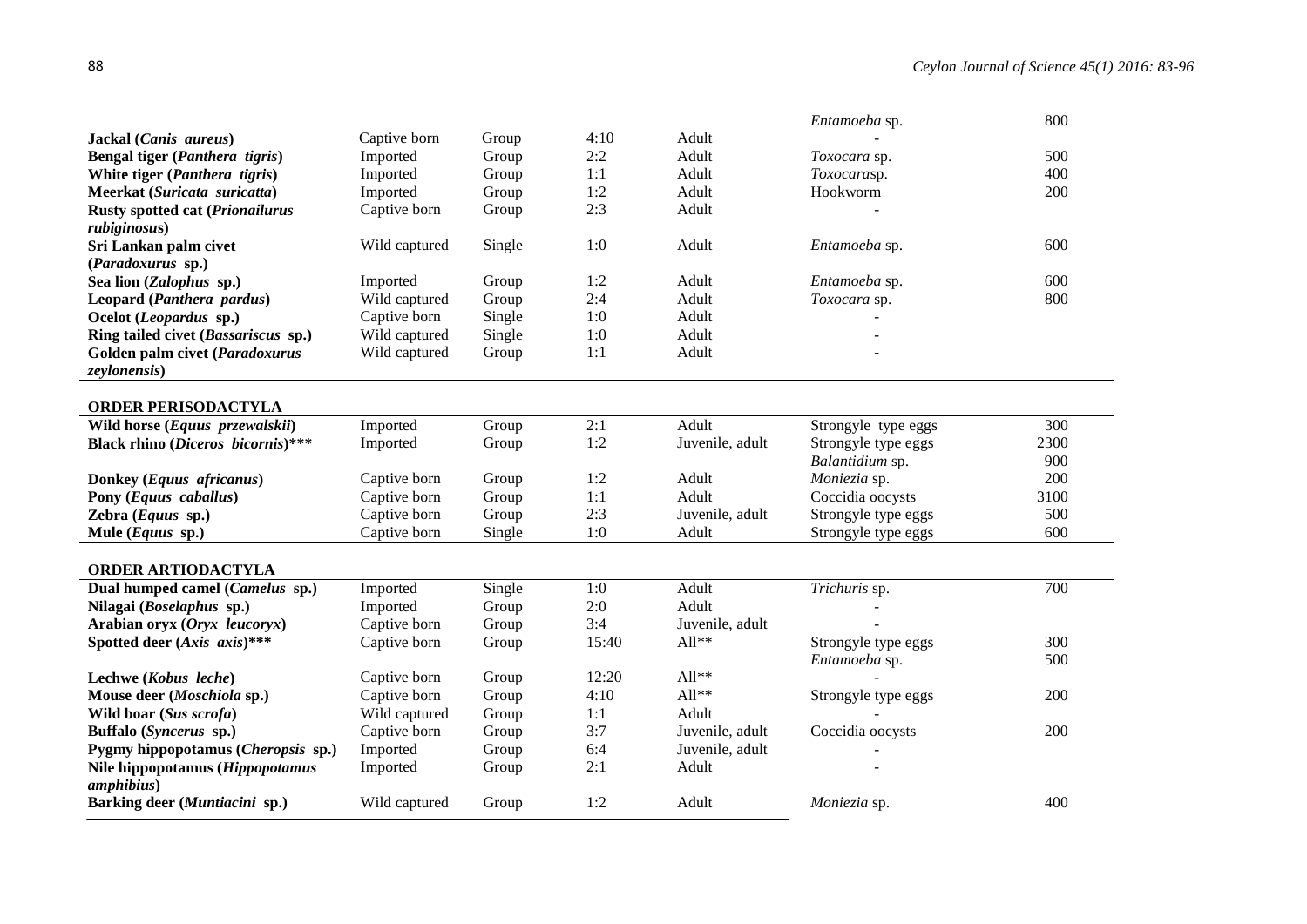| Scimitar oryx (Oryx dammah)                                  | Imported      | Group  | 3:4   | Juvenile, adult | Strongyloides sp.        | 100            |
|--------------------------------------------------------------|---------------|--------|-------|-----------------|--------------------------|----------------|
| Sambar (Cervus unicolor)                                     | Captive born  | Group  | 5:12  | $All**$         | Strongyloides sp.        | 400            |
| Guanaco (Lama guanicoe)                                      | Captive born  | Group  | 4:8   | $All**$         |                          |                |
| Greater kudu (Tragelaphus sp.)                               | Captive born  | Group  | 3:10  | Juvenile, adult |                          |                |
| Giraffe (Giraffa sp.)                                        | Captive born  | Group  | 0:4   | Adult           |                          |                |
| Sable antelope (Hippotragus sp.)                             | Imported      | Group  | 1:0   | Adult           | Moniezia sp.             | 200            |
| Japanese deer (Cervus nippon)                                | Captive born  | Group  | 4:8   | Adult           |                          |                |
|                                                              |               |        |       |                 |                          |                |
| <b>ORDER PROBOSCIDEA</b>                                     |               |        |       |                 |                          |                |
| African elephant (Loxodonta                                  | Imported      | Single | 1:0   | Adult           | Strongyle type eggs      | 500            |
| africana)***                                                 |               |        |       |                 | Entamoeba sp.            | 700            |
| Asian elephant (Elephas maximus)                             | Captive born  | Group  | 1:6   | Juvenile, adult | Unidentified protozoar   | 1000           |
|                                                              |               |        |       |                 | cysts                    |                |
|                                                              |               |        |       |                 |                          |                |
| <b>ORDER ERINACEOMORPHA</b>                                  |               |        |       |                 |                          |                |
| Hedgehog (Erinaceus sp.)                                     | Imported      | Single | 0:1   | Adult           | Toxocara sp.             | 2800           |
|                                                              |               |        |       |                 |                          |                |
|                                                              |               |        |       |                 |                          |                |
| <b>ORDER RODENTIA</b>                                        |               |        |       |                 |                          |                |
|                                                              |               |        |       |                 |                          |                |
| Porcupine (Hystrix sp.)***                                   | Wild captured | Group  | 1:3   | Adult           | Strongyle type eggs      | 900            |
|                                                              |               |        |       |                 | Strongyloides sp.        | 800            |
|                                                              |               |        |       |                 | Nematodirus sp.          | 3300           |
| Maara (Dolichotis sp.)                                       | Imported      | Group  | 1:2   | Adult           |                          |                |
| Guinea pig (Cavia sp.)***                                    | Captive born  | Group  | 12:20 | $All**$         | Strongyle type eggs      | 600            |
|                                                              |               |        |       |                 | Entamoeba sp.            | 900            |
| Flying squirrel (Pteromyini sp.)***                          | Captive born  | Single | 1:0   | Adult           | Strongyle type eggs      | 500            |
|                                                              |               |        |       |                 | Spirometra sp.           | 2100           |
|                                                              |               |        |       |                 |                          |                |
| ORDER LAGOMORPHA                                             |               |        |       |                 |                          |                |
| Rabbit (Lepus sp.)                                           | Captive born  | Group  | 4:6   | $All**$         | $\overline{\phantom{a}}$ | $\sim$         |
|                                                              |               |        |       |                 |                          |                |
| <b>ORDER DIPROTODONTIA</b><br><b>Wallaby (Dorcopsis sp.)</b> | Imported      | Group  | 2:3   | Juvenile, adult | $\blacksquare$           | $\blacksquare$ |

\*whether captive born, imported or captured from the wild; \*\* babies, juveniles and adults; \*\*\* mixed infections, **§** EPG= eggs per gram; CPG= cysts per gram; OPG= oocysts per gram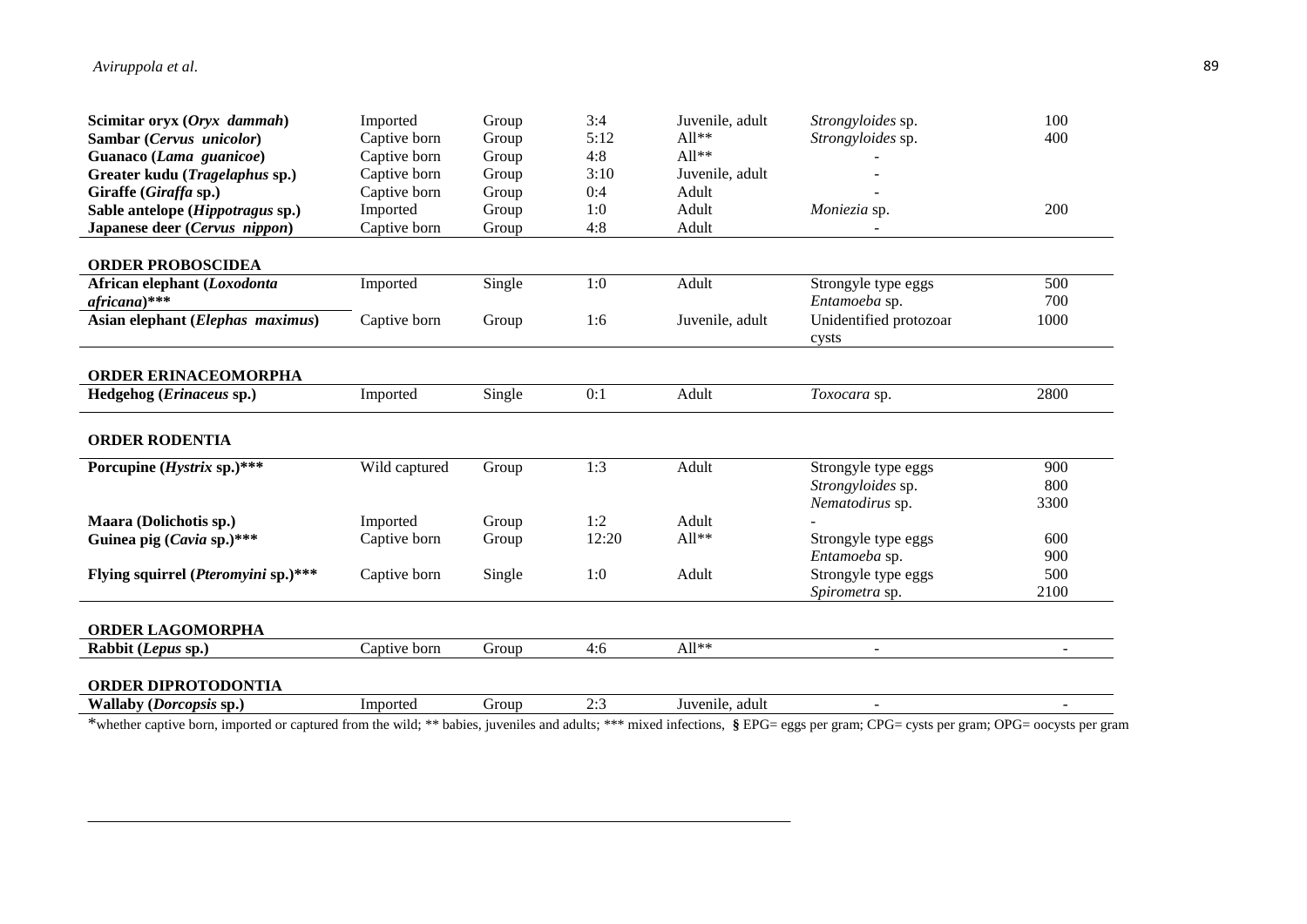|                             |                         | Percentage prevalence of infections (n) |                          |                          |                      |                          |                          |                 |                           |
|-----------------------------|-------------------------|-----------------------------------------|--------------------------|--------------------------|----------------------|--------------------------|--------------------------|-----------------|---------------------------|
| <b>Parasite species</b>     |                         | Primates<br>(18)                        | Carrnivora<br>(19)       | Perisodactyla<br>(6)     | Artiodactyla<br>(18) | Proboscidea<br>(2)       | Erinaceomorpha<br>(1)    | Rodentia<br>(4) | <b>Overall</b><br>$(70)*$ |
| Protozoa                    | Giardia sp.             | 22.2(4)                                 | ÷.                       |                          |                      |                          |                          |                 | 5.7(4)                    |
|                             | Blastocystis sp.        | $\sim$                                  | 5.3(1)                   | $\overline{\phantom{0}}$ |                      |                          |                          |                 | 1.4(1)                    |
|                             | Entamoeba sp.           | 11.1(2)                                 | 26.3(5)                  |                          | 5.6(1)               | 50.0(1)                  |                          | 25.0(1)         | 14.3(10)                  |
|                             | Balantidium sp.         |                                         | $\sim$                   | 16.7(1)                  |                      |                          |                          |                 | 1.4(1)                    |
|                             | Unidentified cysts      | ÷.                                      |                          | ÷                        | $\sim$               | 50.0(1)                  |                          |                 | 1.4(1)                    |
|                             | Coccidia oocysts        |                                         |                          | 16.7(1)                  | 5.6(1)               |                          |                          |                 | 2.9(2)                    |
| <b>Protozoan infections</b> |                         | 22.2(4)                                 | 31.6(6)                  | 33.3(2)                  | 11.1(2)              | 100(2)                   | $\blacksquare$           | 25.0(1)         | 47.7(21)                  |
|                             | Trichuris sp.           | 38.9(7)                                 | $\overline{\phantom{a}}$ | $\sim$                   | 5.6(1)               |                          | $\overline{\phantom{a}}$ |                 | 11.4(8)                   |
|                             | Strongyle type eggs     | 11.1(2)                                 | $\blacksquare$           | 66.7(4)                  | 11.1(2)              | 50.0(1)                  |                          | 75.0(3)         | 17.1(12)                  |
|                             | Strongyloides sp.       | $\blacksquare$                          | 10.5(2)                  | $\blacksquare$           | 11.1(2)              |                          | $\overline{\phantom{a}}$ | 25.0(1)         | 7.1(5)                    |
| Helminth                    | Toxocara sp.            | ÷.                                      | 26.3(5)                  | $\blacksquare$           |                      |                          | 100.0(1)                 |                 | 8.6(6)                    |
|                             | Hookworm                |                                         | 10.5(2)                  | ٠                        |                      |                          | $\sim$                   |                 | 2.9(2)                    |
|                             | Spirometra sp.          |                                         | ٠                        |                          |                      |                          |                          | 25.0(1)         | 1.4(1)                    |
|                             | Moniezia sp.            | Ξ.                                      | $\overline{\phantom{a}}$ | 16.7(1)                  | 5.6(2)               |                          | $\overline{\phantom{0}}$ |                 | 4.3(3)                    |
|                             | Nematodirus sp.         |                                         | $\sim$                   | $\overline{\phantom{a}}$ | $\sim$               | $\overline{\phantom{a}}$ | $\overline{\phantom{a}}$ | 25.01(1)        | 1.4(1)                    |
| <b>Helminth infections</b>  |                         | 50.0(9)                                 | 47.4(9)                  | 83.3(5)                  | 33.3(6)              | 50.0(1)                  | 100(1)                   | 75.0(3)         | 81.8 (36)                 |
|                             | <b>Mixed infections</b> | 16.7(3)                                 | 10.5(2)                  | 16.7(1)                  | 5.6(1)               | 50.0(1)                  |                          | 75.0(3)         | 25.0(11)                  |
| <b>Total</b>                |                         | 61.1(11)                                | 68.4(13)                 | 100(6)                   | 44.4 (8)             | 100(2)                   | 100(1)                   | 75.0(3)         | 62.9(44)                  |

**Table 2:** Prevalence of different types of gastrointestinal parasites in seven mammalian orders in the Dehiwala Zoo

n= number of hosts infected; \* including the individuals from the two orders that did not have any infections

Note: Individuals of two orders: Lagomorpha and Diprotodonta did not have any parasites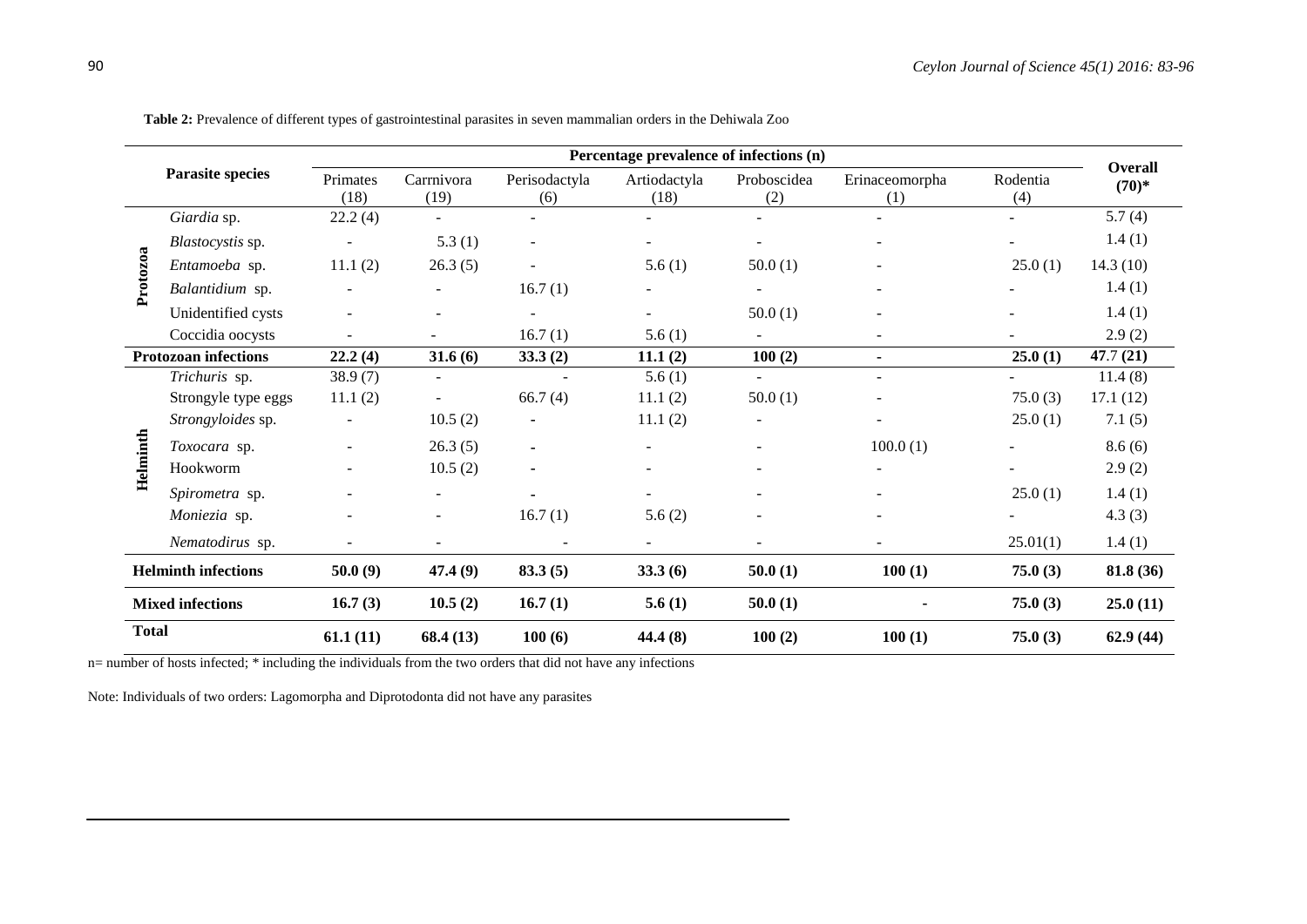The most common type of infection was strongyle type eggs (17.1%), followed by *Entamoeba* sp. (14.3%) and *Trichuris* sp. (11.4%) and the least common infections were the *Spirometra* sp. in flying squirrel, *Nematodirus* sp. in porcupine, *Blastocystis* sp. in coati and unidentified protozoan cysts in the Asian elephant. All of these infections were recorded only in one host species (prevalence 1.4%). Among different orders, carnivores were mostly infected with *Toxocara* sp. and *Entamoeba* spp. with a prevalence of 26.3% in both cases, while in artiodactyles, rodents, perissodactyles and proboscedeans the most commonly encountered stage was strongyle type eggs.

Seven species of Primates including Patas monkey, chimpanzee, Japanese monkey, silver leaf monkey, purple faced monkey, Hamadryas baboon and white nosed monkey were infected with *Trichuris* sp. and recorded low EPG of less than 1000 except Hamadryas baboon which had a high count of 5100 EPG (Table 1). According to the established infection intensity categories of World Health Organization (WHO, 1987) for soil transmitted nematodes (STNs) including *Trichuris trichiura* infection was defined as light (1–999 EPG) moderate (1,000–9,999) or heavy (10,000 EPG). Four species of primates were infected with *Giardia*: silver leaf monkey, mangabey monkey, purple faced leaf monkey and spider monkey. Of these, silver leaf monkey had a mixed infection of both *Trichuris* and *Giardia w*ith a CPG of 5800. Orangutan, gibbon, white handed gibbons, toque monkey, grey langur and Chinese monkey did not have any infections. The two lemur species: ringed tail and brown lemur had only strongyle type eggs at low intensities 600 or less EPG. Out of primates, only purple faced monkey and Mangabey monkey had *Entamoeba* infections where both had mixed infections with *Giardia* sp. and *Trichuris* sp. (Table 1).

In the carnivores, the most prevalent parasites were *Toxocara* and *Entamoeba* where five mammal species were infected with these two parasites. African lion, fishing cat, Bengal tiger, white tiger and leopard were infected with *Toxocara* and otter, brown bear, sloth bear, Sri Lankan palm civet and sea lion were infected with *Entamoeba*. Hedgehog (Order Erinaceomorpha) was also infected with *Toxocara.* Except in white tiger (400 EPG) all

others had high intensity of *Toxocara* infections (>500 EPG) and African lion and fishing cat had EPG counts of 6300 and 1000, respectively. *Blastocystis* infection was recorded only in meerkat. Some carnivores: skunk, jackal, rusty spotted cat, Ocelot, ring tailed civet and golden palm civet did not harbor any GI parasites.

Among the herbivores, donkey, sable antelope and barking deer were infected with the tapeworm *Moneizia* while pony and buffalo had coccidian infections. *Nematodirus* sp. in porcupine (EPG= 3,300) and *Spirometra* sp. in flying squirrel (EPG=2,100) can be considered rare infections. Black rhino reported high intensity of strogyle type with 2300 EPG.

### **DISCUSSION**

Results of this coprological survey show that more than half of the mammals (62.9%) at the Zoo were infected with one or more GI parasites. Similar prevalence levels of GI parasites have been reported from captive mammals in other zoos in Rangpur Recreational Garden in Bangladesh (Khatun *et al*., 2014) and Zoo Safari of Fasano in Italy (Fagiolini *et al*., 2010). A higher percentage of mammals at the Dehiwala Zoo were infected with helminths (81.8%) than protozoans (47.7%) irrespective of administration of regular deworming. The common practice at the Zoo is that all the mammals are treated with anthelmintics every three months irrespective of the parasite burden or the type of infection. Treatment should be given only to animals suffering from heavy parasitism of pathogenic species to avoid the development of drug resistance. Most animals that can tolerate existing incidental infections should be left untreated. A coprological analysis should be carried out to determine the types of parasites and the worm burden before administering the anthelmintics. Testing for infection and only treating when infection reaches a threshold would likely to reduce development of antiparasite resistance. Treatment might be on a herd basis when it comes to herbivores that occur in large herds or an individual basis especially the rare mammals. For rare species, since the number of individuals in the zoo is limited and valuable, testing and treatment on individual basis is essential. Higher helminth infections have also been reported in other zoo animals by many authors: Rangpur Recreational Garden in Bangladesh (Khatun *et*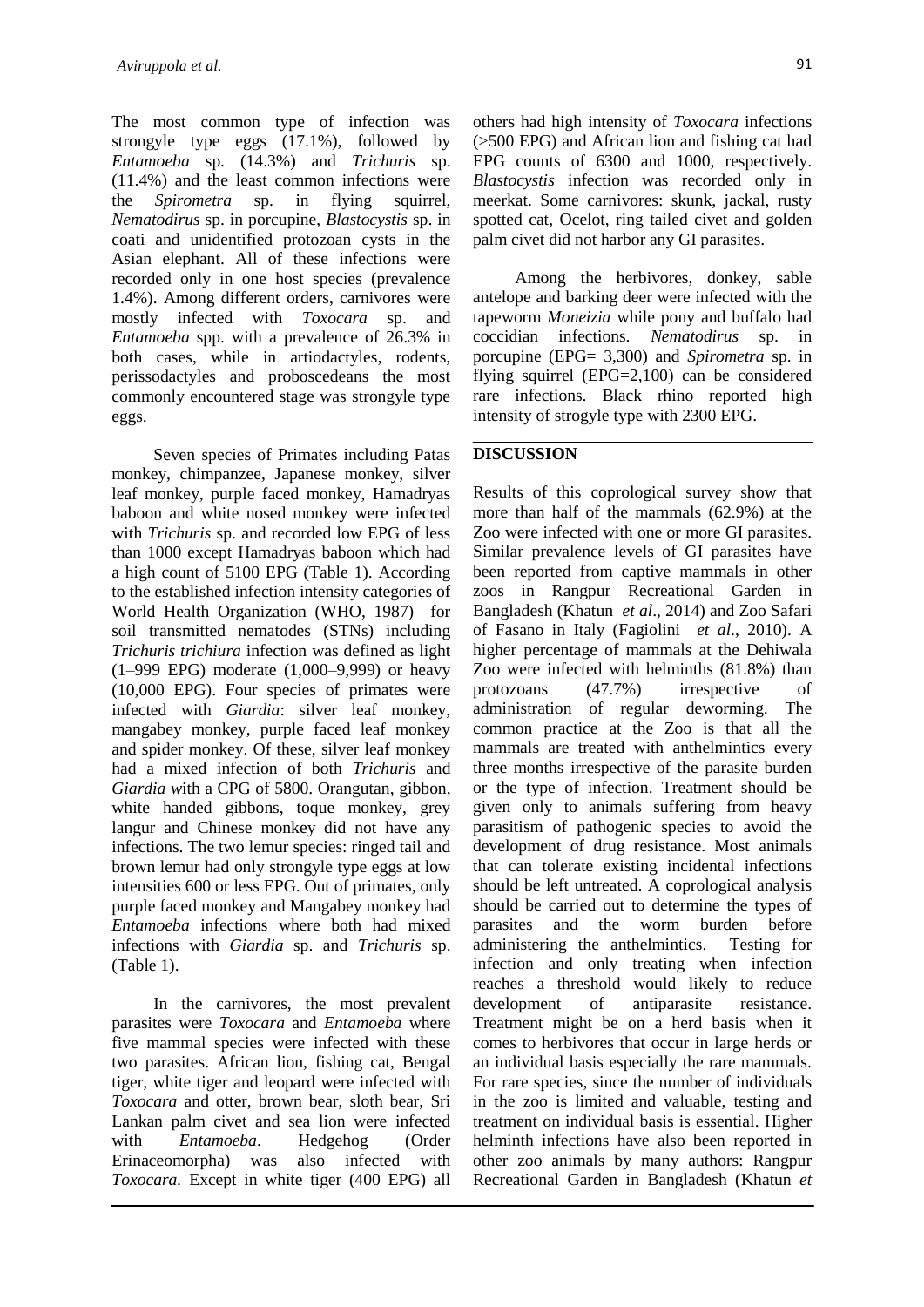*al*., 2014) and Zoo Safari of Fasano in Italy (Fagiolini *et al*., 2010). Opara *et al*., (2010) in Nekede Owerri zoological garden in Southeast Nigeria while Varadharajan and Kandasamy (2000) in V.O.C. Park and Mini Zoo, Coimbatore.

Present study reported six nematodes: *Trichuris* sp*., Strongyloides* sp*., Toxocara* sp.*, Nematodirus* sp*.,* hookworm (Superfamily Ancylostomatidea) and strongyle type eggs (Superfamily Strongyloidea), five protozoans: *Giardia* sp*., Blastocystis* sp*., Entamoeba* spp*., Balantidium* sp*.* and coccidians, two cestodes:

*Moniezia* sp. and *Spirometra* sp. while there were no trematode infections. A sedimentation technique has to be applied to detect the eggs of trematodes as these eggs are heavier. Trematodes require one or more intermediate host(s) for their transmission and therefore are less likely to accumulate in a captive environment (Tandon *et al*., 2005; Atanaskova *et al*., 2011). Since most of common GI protozoans and nematodes spread by the faecal-oral route, infections are spread in areas with inadequate sanitation and poor hygiene. Only *Monezia* infection involves an intermediate host, a mite which occurs commonly in pastures where herbivores graze.



**Figure 1:**Helminth eggs and larvae in the faecal samples analysed from mammals in Dehiwela Zoo (A) Egg of *Nematodirus* sp. (B) Egg of *Toxocara* (C, D, E, F) Strongyle type eggs, (G) Egg of *Strongyloides* sp. (H) Egg of *Trichuris* sp. (I) Egg of *Toxocara* sp (J) Egg of *Moniezia* sp. (K) Egg of *Spirometra* sp. (L) Hookworm egg (M) Unidentified nematode larva in black rhino and (N) Unidentified rhabditiform larva in flying squirrel (Scale bar = 50  $\mu$ m)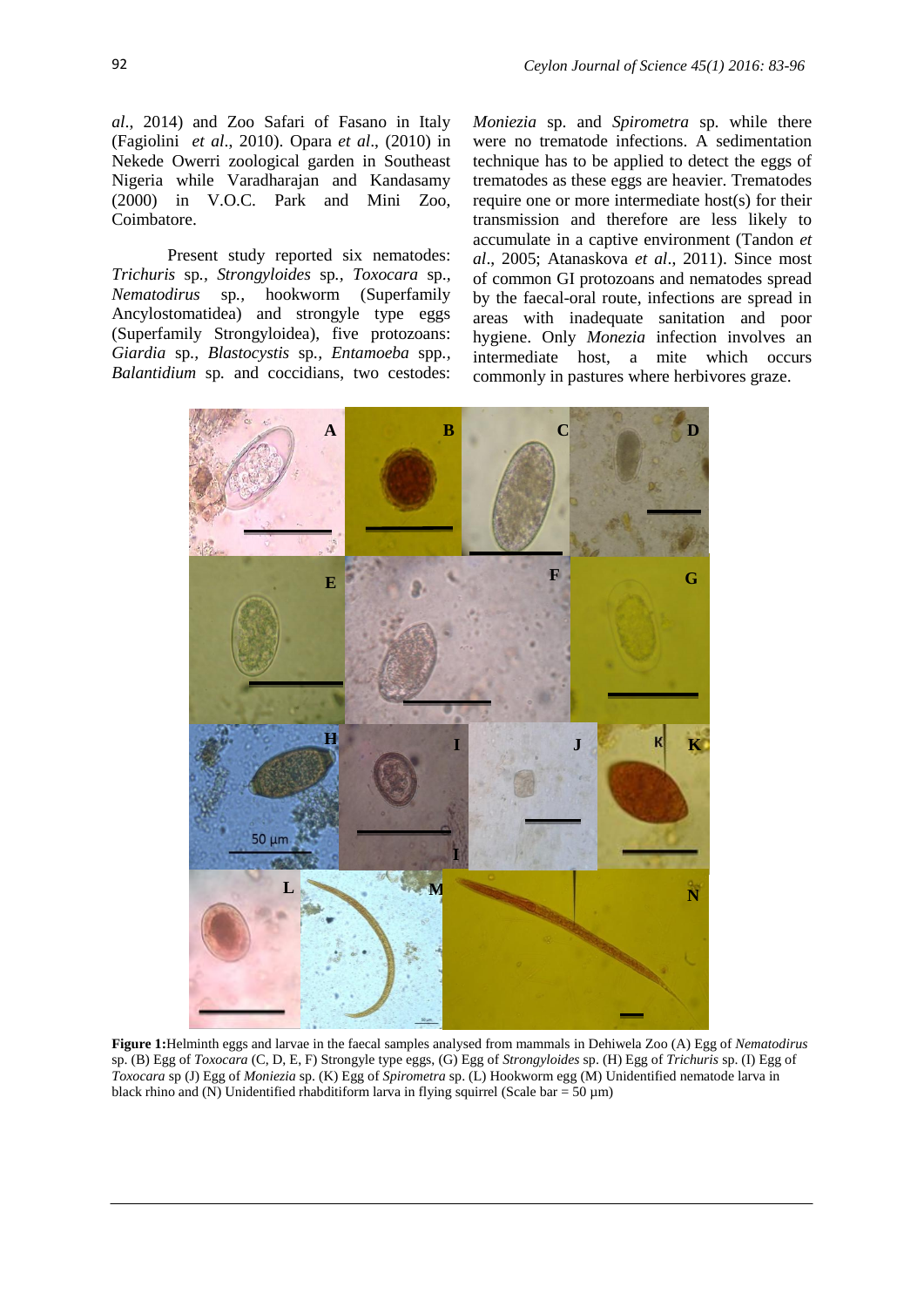

**Figure 2**: Protozoan cysts in the faecal samples analysed from mammals in Dehiwela Zoo (A, B) coccidian oocysts (C) Cyst of *Balantidium* sp. (D) Cyst of *Giardia* sp. (E & F) Cysts of *Entamoeba* sp. (G) Unidentified protozoan cyst. (Scale bar = 50 µm)

Present study examined mammals belong to nine orders, of which individuals of seven orders were infected with one or more GI parasites. None of the individuals examined in Orders Lagomorpha (Rabbit, *Lepus* sp.) and Diprotodontia (Wallaby, *Dorcopsis* sp.) had any GI infections. Gurler *et al*., (2010) also reported the absence of GI parasites in Orders Lagomorpha and Diprotodontia in the Samsun Zoological gardens in Turkey.

All the individuals in three orders: Perisodactyla (n=6), Erinaceomorpha (n=1) and Proboscidea (n=2) were infected with GI parasites. However, the number of individuals sampled in Erinaceomorpha and Proboscidea was low and the findings therefore cannot be generalized uncritically. Carnivores, artiodactyles and rodents had the highest number (five each) of parasites in each order. Among the carnivores five were infected with *Toxocara* sp. (26.3%), which is a common parasite in felines and canines (Lim *et al*., 2008). Among the carnivores infected with *Toxocara* sp. Bengal tiger *(Panthera tigris tigris*), African lion (*Panthera leo*) and a white tiger (*P. tigris tigris*) were imported from other zoos while the leopard (*Panthera pardus*) and the fishing cat (*Prionailurus viverrinus*) were wild caught. It could be that these animals have all been infected from birth as *Toxocara* can be transmitted in the

milk from mother to offspring and already had the infection before they were brought to the Zoo. However, the major route of transmission is through ingesting embryonated eggs in the environment via faecal oral route cannot be ruled out as they may have got the infections from other carnivores in the zoo as well. The close proximity of the cages of the infected animals: Bengali tiger, African lion and a white tiger could be a main reason for spreading the infection. Carnivores were also infected with *Entamoeba* spp. and *Strongyloides* sp. with a high prevalence of 26.3 % and 10.5%, respectively. The presence of synanthropic rodents such as the house mouse and the rat, which live in or near human dwellings and in the zoological gardens, is known to serve as a reservoir of several types of infections. Factors such as urbanization, overcrowded cities and inadequate sanitation have led to increasing number of these animals and consequently becoming increasingly common in transmitting diseases to humans and other animals (Brasil, 2002).

Among the 18 species of Primates investigated, high prevalence GI parasite (61.1%) was recorded. *Trichuris* sp. was the most prevalent (38.9%) parasite. Similar findings were obtained in the study of Dawet *et al*. (2013) where infection of *Trichuris* sp. was the most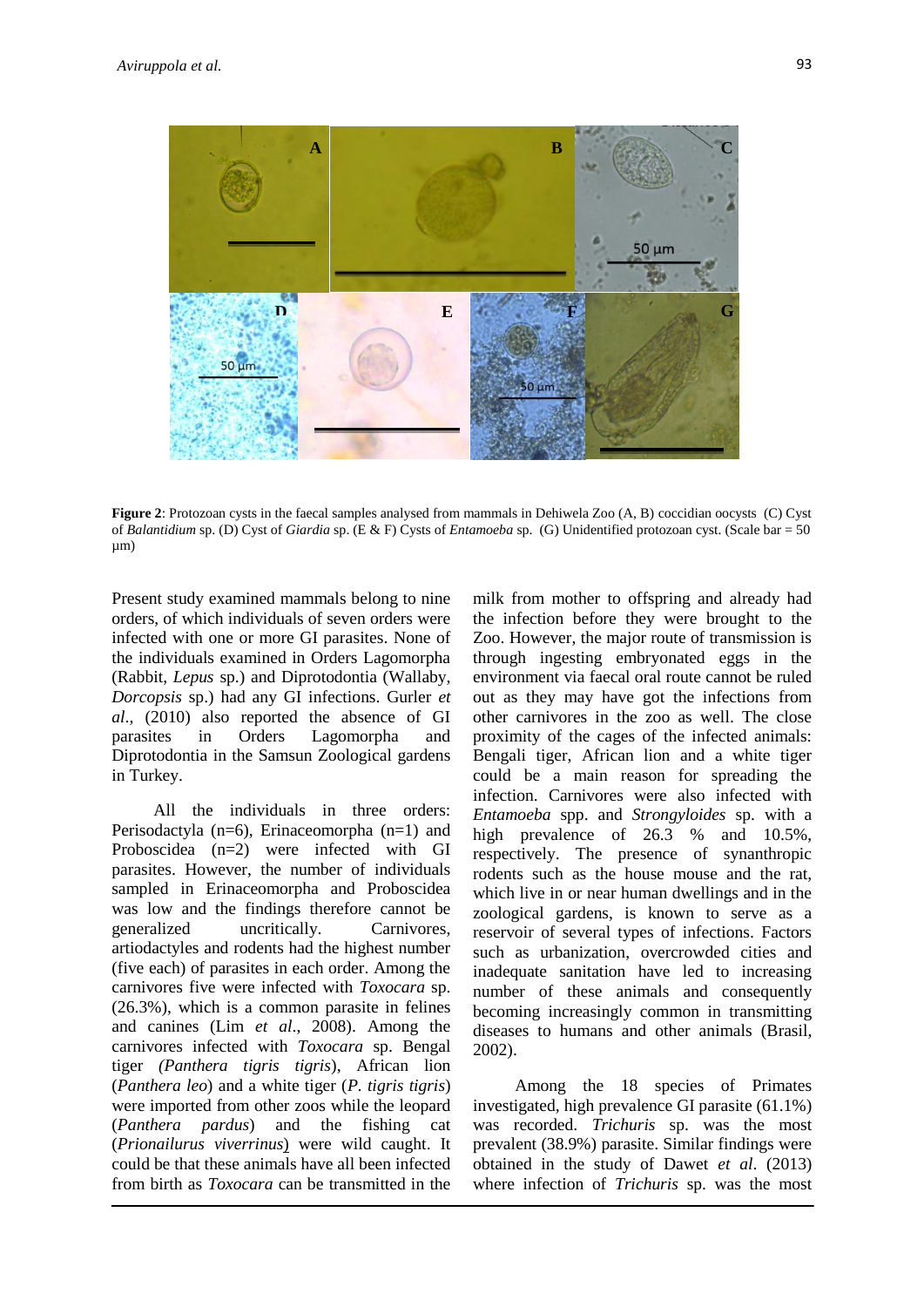frequent parasite (58.0%) in Primates at the Jobs Zoological Gardens, Nigeria. However, Gunasekara *et al*. (2012) recorded *Trichuris*  only in two Primates (toque monkey and Hamadryas baboon) out of 15 Primates examined in Dehiwala Zoo. The World Health organization (WHO) established infection intensity categories for *T. trichiura* for humans in order to inform the management of large-scale deworming programs (WHO 1987). According to this *T. trichiura* infection was defined as light (1–999 EPG) or heavy (>10,000 EPG, WHO 1987). A further category of 'moderate' (i.e. for EPG counts between 1,000 and 9,999 EPG) was subsequently added by WHO (Montressor *et al.,* 1998). *Trichuris* infection in primates therefore can be considered light which was less than 999 EPG except in Hamadryas baboon ( 5100 EPG). *Trichuris* is a soil transmitted nematode where infections can easily spread through oral faecal route. Among the Primates at Dehiwala Zoo, Gunasekara *et al*. (2012) identified six species of protozoa: *Cryptosporidum* sp., *Balantidium* sp., *Blastocyst* sp., *Entamoeba* sp., *Giardia* sp., and coccidian in the chimpanzee, orang-utan, hamadryas baboon, Japanese macaque, siamang gibbon, toque monkey, grey langur, silvered leaf monkey, sooty mangabey and Formosan monkey. The helminthes they reported were hookworm larvae and eggs of *Ascaris*, strongyle and *Trichuris* . They found that toque monkey was positive for five species of GI parasites: *Trichuris*, hookworm, *Ascaris, Balantidium, Blastocycstis*. However, in the present survey toque monkey was not infected with a single parasite. Out of 15 Primates studied by Gunasekara *et al.* (2012) 11 were included in the present study while Siamang gibbon (*Symphalangus syndactylus),* Squirrel monkey (*Saimiris ciureus*) Sooty mangabey (*Cercocebus aterrimus*) and hooded capuchin (*Cebus paella*) were not present in the Zoo at the time of sampling but seven other species were present, some of them were imported, captive bred or caught from the wild (Table 1).

Of the herbivores, all the perisodactyles were infected with at least a single parasite species but only eight individuals out of 18 artiodactyles (44.4%) were infected. Both these orders had *Moneizia* infections which is a common tapeworm in herbivores. In the life cycle of *Moneizia,* an oribatid mite is involved as the intermediate host. Eggs are passed out with faeces from the ruminant host along with the

gravid proglottids into the soil and these eggs are eaten by oribatid mites. Grazing ruminant may ingest the mites in pastures and the eggs hatch out and develop into tapeworms in the small intestine. The black rhino (*Diceros bicornis*) who was pregnant during the time of sampling had a high infection of strongyle type eggs (2300 EPG) and may had been vulnerable to parasitic infections. In the case of proboscideans only two individuals: African and Asian elephants were sampled and both were found infected with three different types of parasites. Strongyles and *Entamoeba* sp. were found in the African elephant and unidentified protozoan cysts were found in the Asian elephant. If the food given (mostly jack leaves) has got contaminated before they were brought to the zoo, animals can be infected with the parasites after eating them. Damp and unhygienic conditions maintained in the enclosure can also increase susceptibility to the infections (Ortiz *et al.,* 2006; Vanitha *et al.,* 2011).

Of the four rodents examined, three were infected with GI parasites (75.0%). These rodents were not treated for worms (personal communication with a veterinarian at the Dehiwala Zoo) as they usually do not show symptoms of worm infections. But animals are more prone to parasite diseases when they are in captivity than in their natural environment. Such situations can also be dangerous to the visitors, workers and veterinarians. Lagomorphs and diprotodonts in the Dehiwala zoo did not have any GI parasites. Similarly, a study conducted in the Samsun Zoological Gardens in Turkey, lagomorphs and diprotodonts were free of parasitic infection (Gurler *et al*., 2010).

Mixed infections of GI parasites among the mammals at Dehiwala zoo were not very common (25.0%). Mixed infections of *Trichuris*  sp. and *Giardia* sp. and *Enatmoeb*a sp. in primates and strongyle type together with various protozoans in coati, black rhino and spotted deer were observed.

This study shows, more than half of the mammals at Dehiwala Zoo were infected with GI parasites, and some with high intensities. The presence of parasite eggs, oocysts or cysts in the faecal sample does not mean the animal is sick or will be sick nor does it mean that the animal should be treated (Wood *et al.,* 1995). All gastrointestinal parasites are not equal; some are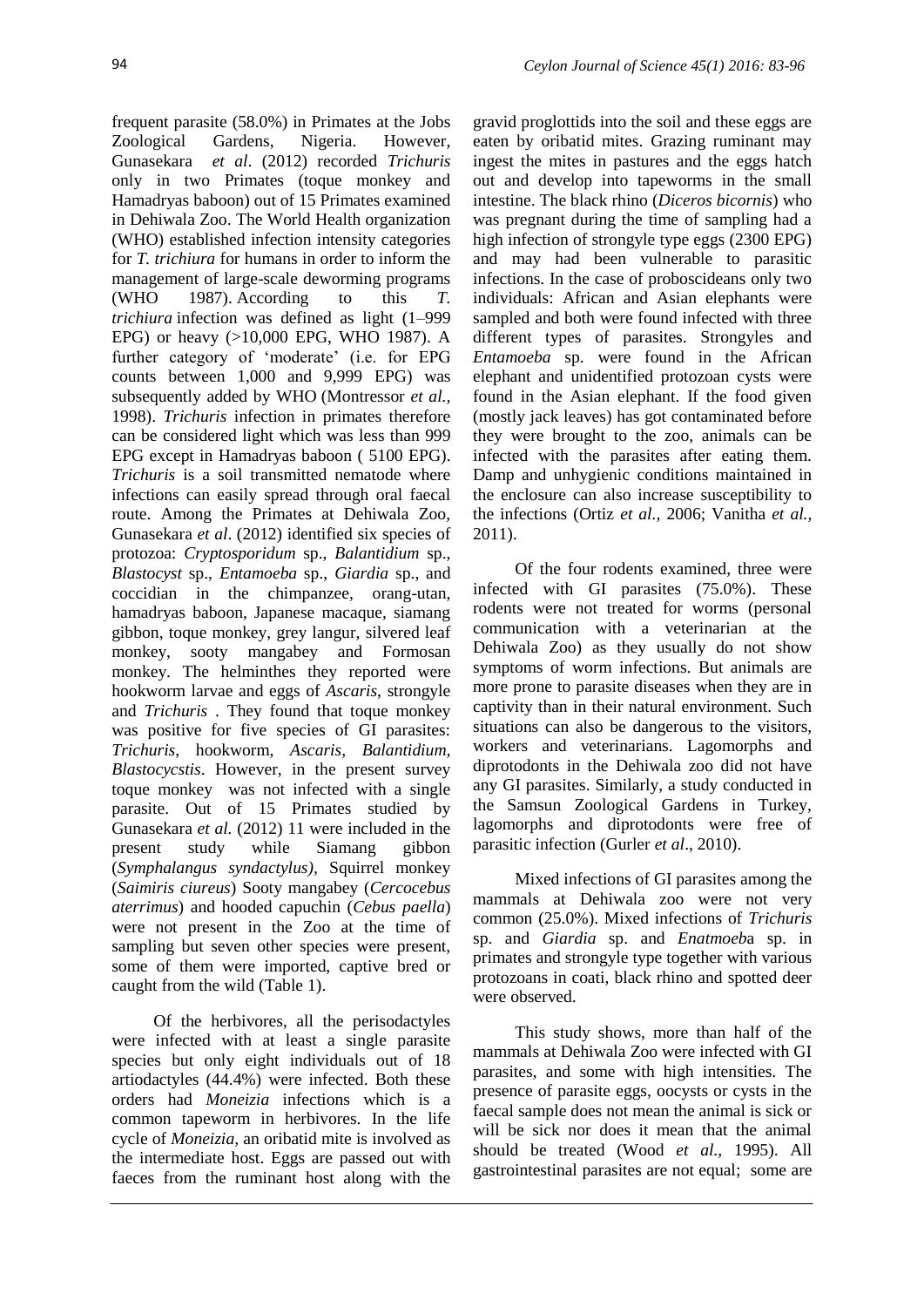highly pathogenic and some are incidental. The current practice at Dehiwala Zoo is to treat every animal routinely giving anthelmintics every three months. A better control strategy should involve a more targeted approach to manage parasites effectively minimizing the pathogenic species by regular faecal examination along with administration of desired worm treatment at regular intervals.

### **ACKNOWLEDGEMENTS**

Authors thank the Director, veterinarians and zoo keepers at the National Zoological Gardens, Dehiwala, Sri Lanka.

#### **REFERENCES**

- Atanaskova, E., Kochevski, Z., Stefanovska, J. and Nikolovski, G. (2011). Endoparasites in wild animals at the zoological garden in Skopje, *Macedonia. Journal of Threatened Taxa* **3**: 1955- 1958.
- Bogale, B., Melaku, A., Chanie, M., Fentahun, T. and Berhanu, A. (2014). First Report of Helminth Parasites of Walia Ibex (Capra walie) at Simen Mountains National Park, Natural World Heritage Site, Northern Ethiopia. *International Journal of Animal and Veterinary Advance* **6**: 1-4.
- Brasil Manual de controle de roedores (2002) Brasilia, Ministerio da Saunde Fundacao National de Saude. 132p.
- Cordon, G., Hitos Prados, A., Romero, D., Sanchez Moreno, M., Pontes, A., Osuna, A. and Rosales, M.J. (2008). Intestinal parasitism in the animals of the zoological garden ''Pena Escrita'' (Almunecar, Spain). *Veterinary Parasitology* **156**: 302-309.
- Dawet, A., Yakubu, D.P. and Butu, H.M. (2013). Survey of Gastrointestinal parasites of non-human primates in Jos Zoological Garden. *Journal of Primatology*. **2**: 108
- Dehiwala National Zoological Garden website. [Accessed on January 15, 2015]. Available from: http://nationalzoo.gov.lk/index.php/en/dehiwalazoological-gardens
- Fagiolini, M., Riccardo, P., Lia, P.L., Paolo, C., Riccardo, M., Claudia, C., Domenico, O., Finotello, R. and Perrucci, S. (2010). Gastrointestinal parasites in mammals of two Italian Zoological Gardens. *Journal of Zoo and Wildlife Medicine* **41**: 662-670.
- Fernando, S.P. and Udagama-Randeniya, P.V. (2009). Parasites of selected reptiles of the National Zoological Garden, Sri Lanka. *Journal of Zoo and Wildlife Medicine* **40**: 272-275.
- Geraghty, V., Mooney, J. and Pikem, K. (1982). A study of parasitic infections in mammals and birds

at the Dublin Zoological Garden. *Veterinary Research Communications* **5**: 343-348.

- Gracenea, M., Go´mez, M.S., Torres, J., Carne´E. and Ferna´ndez-Mora´n, J. (2002). Transmission dynamics of *Cryptosporidium* in primates and herbivores at the Barcelona zoo: a long-term study. *Veterinary Parasitology* **104**: 19-26.
- Gunasekera, U.C., Wickramasinghe, S., Wijesinghe, G. and Rajapakse, R.P.V.J. (2012). Gastrointestinal parasites of captive primates in the National Zoological Gardens of Sri Lanka *Ttaprobanica* **4**: 37-41.
- Gurler, A.T., Beyhan, Y.E., Acici, M., Bolukbas, C.S. and Umur, S. (2010). Helminths of mammals and birds at the Samsun Zoological Garden. *Turkey. Journal of Zoo and Wildlife Medicine* **41**: 218- 223.
- Kelly, J.D. and English, A.W. (1997). Conservation biology and the preservation of biodiversity in Australia: a role for zoos and the veterinary profession. *Australian Veterinary Journal* **75**: 568- 574.
- Khatun, M.M., Begum, N., Mamun, M.A.A., Mondal, M.M.H. and Azam, M. (2014). Coprological study of gastrointestinal parasites of captive animals at Rangpur Recreational Garden and Zoo in Bangladesh. *Journal of Threatened Taxa* **6**: 6142- 6147.
- Lim, Y.A.L., Ngui, R., Shukri, J., Rohela, J. and Mat, N.H.R. (2008). Intestinal parasites in various animals at a zoo in Malaysia. *Veterinary Parasitology* **157**: 154-159.
- Montresor, A., Crompton, D.W.T., Hall, A., Bundy, D.A.P.and Savioli, L. (1998). Guidelines for the Evaluation of Soil-Transmitted Helminthiasis and Schistosomiasis at Community Level. Geneva: World Health Organization
- Nath, B.G., Islam, S. and Chakraborty, A. (2012). Prevalence of parasitic infection in captive nonhuman primates of Assam State Zoo, India. *Veterinary World* **5**: 614-616.
- Opara, M.N., Osuji, C.T. and Opara, J.A. (2010). Gastrointestinal parasitism in captive animals at the zoological garden, Nekede Owerri, southeast Nigeria. *Report and Opinion* **2**: 21-28.
- Ortiz, J., Ybáñez, R.R., Abaigar, T., Goyena, M., Garijo, M., Espeso, D.V.M. and Cano, M. (2006). Output of gastrointestinal nematode eggs in the faeces of captive gazelles (*Gazella damamhorr, Gazella cuvieri* and *Gazella dorcasneglecta*) in a semiarid region of Southeastern Spain. *Journal of Zoo and Wildlife Medicine* **37**: 249-254.
- Parasani, H.R., Momin, R.R., Maradin, M.G. and Veer, S. (2001). A survey of gastrointestinal parasites of captive animals at Rajkot municipal corporation zoo, Rajkot, Gujarat. *Zoo's Print Journal* **16**: 604-606.
- Pencheva, M.T.P. (2013). Parasites in captive animals: A review of studies in some European zoos. *Journal Der Zoologische Garten* **82**: 60-71.